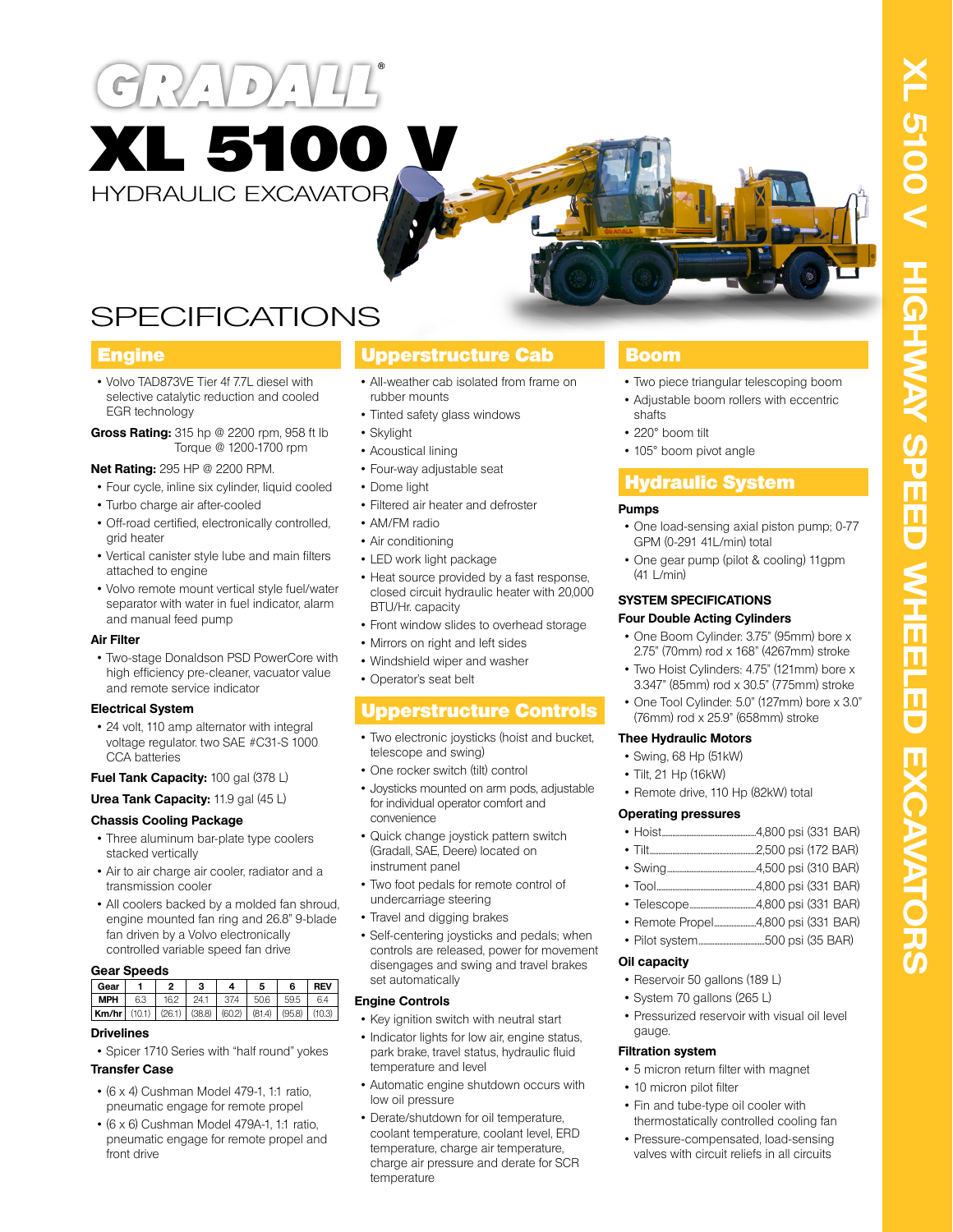# **Undercarriage**

- 6 x 4 or 6 x 6
- Wheelbase: 171" (4.34m)
- Width 102" (2.6m)

## **Transmission**

• Allison 3000 RDS 6-speed automatic.

## **Frame**

• 48" (1.2m) wide, welded plate design

• 65 ksi material

## **Gross Vehicle Axle Weight Rating:**

- 6 x 4 66,000 lb (29,937 kg) • 6 x 6 69,000 lb (31,928 kg)
- 
- **Front Axles**
- 6 x 4: Meritor Model MFS-16-122A, 16,000 lb (7,257 kg) rating
- 6 x 6: Meritor Model MX19-145, 19,000 lb (8,618 kg) rating, 7.17 ratio

### **Rear Axle**

- Meritor Model RT-50-160, 50,000 lb (22,680 kg) rating. 7.17 ratio
- Single reduction with driver controlled differential lock in front/rear
- Inter-axle differential with lock

## **Suspension**

- Front: Eight leaf spring with automatic lock-out cylinders
- Rear: Hendrickson Equalizer Beam, 8" oscillation
- Brakes
- 6 x 4 Front: Meritor "Q" Plus Series
- Cam-Master Size: 16.5" x 5" (419 mm x 152 mm)
- Automatic slack adjusters
- 6 x 6 Front: Meritor "Q" Series Cam-Master Size: 16.5" x 6"
- (419 mm x 127 mm) - Automatic slack adjusters
- Rear: Meritor "P" Series
- Cam-Master Size: 16.5" x 7" (419 mm x 178 mm)
- 
- Automatic slack adjusters
- Spring brake system incorporates emergency and parking brakes on the rear axle
- Heated air dryer

## **Steering**

- Ross, integral hydraulic power steering
- Gear type power steering pump
- Four-quart power steering reservoir with filter
- 10 Micron pre-filter

## **Wheels**

• Hub piloted disc • 10-stud, 11.25" (286 mm) bolt circle

## **Tires**

- 6 x 4 front: 385/65R22.5 LR (J) on/off highway tread
- 6 x 6 front: 425/65R22.5 LR (L) on/off highway traction tread
- 6 x 4 and 6 x 6 rear: 11R24.5 LR (H) on/off highway traction tread

## **Standard chassis equipment**

- LED headlights
- LED tail lights
- LED back-up lights and alarm
- LED brake lights
- LED identification lights front and rear
- LED directional lights
- LED four-way hazard lights.
- Instrument panel lights
- Windshield wiper/washer
- West Coast style mirror system with plain and convex mirrors
- Front and rear tow hooks
- Desiccant type air dryer with automatic purge valve and thermostatically controlled heater.

# Chassis Cab

- One-person cab
- Left-hand mount
- Isolated from frame on rubber mounts
- Acoustical lining
- Sun visor

## **Gauge Clusters**

- Oil pressure
- Coolant temperature
- Air tank pressures

**LOAD RADIUS**

- Fuel level
- DEF level
- Voltmeter
- Speedometer with odometer
- Tachometer with hour meter
- Engine and transmission monitor lights
- Engine shutdown controlled by engine electronics
- Indicator lights and controls for front axle engagement (6 x 6 only) and rear axle differential lock
- Park brake control
- Tinted safety glass
- Sliding side windows
- Fresh air heater and defroster
- Dome light
- Air suspension seat with seat belt
- Vent in door

# Swing

- Internal swing gear
- Priority swing circuit with axial piston motor
- Planetary transmission

## **Swing Speed:** 8.0 rpm

## **Swing Brake:**

- Automatic spring-set/hydraulic release wet disc parking brake
- Dynamic braking provided by hydraulic system

# Hydraulic Remote Control

- Upperstructure powered by chassis hydraulics through hydraulic motor and transfer case
- Travel and steering pedals in upperstructure cab
- Digging brakes and front axle lockout cylinders set automatically with travel pedal in neutral
- Parking brake controlled by toggle
- Electrically operated alarm mounted on undercarriage signals remote control movement in either direction, reverse movement when driven from undercarriage cab

# Function Forces

bucket.

load listed for maximum radius.

adhered to at all times.

to determine the net load that may be lifted.

machine with 0 lb. bucket.

**Rated Boom Force:** 24,500 lb (109 kN) **Rated Bucket Breakout Force:**  24,900 lbs (111kN)

The rated lift capacity is based on the machine being equipped with 15,500 lb. (7030 kg) counterweight, standard boom and no

Shaded areas are stability rated based on

The load point is located on the bucket pivot point, including

Do not attempt to lift or hold any load greater than these rated values at specified load radii and heights. The weight of slings and any auxiliary devices must be deducted from the rated load

**ATTENTION:** All rated loads are based on the machine being stationary and level on a firm supporting surface. For safe working loads, the user must make allowance for his particular job conditions such as soft or uneven ground, out of level conditions, side loads, hazardous conditions, experience of personnel, etc. The operator and other personnel must be fully trained and understand the Operator's Manual and Safety Manuals furnished by the manufacturer before operating this machine. Rules for safe operation of equipment must be

#### **LOAD POINT HEIGHT 10' 0" (3.0 m) 15' 0" (4.6 m) 20' 0" (6.1 m) 25' 0" (7.6 m) Max. radius** Over End Over Side Ove End Over Side Over End Over Side Over End Over Side Ove End Over Side **ABOVE GROUND LEVEL** 20' 0" (6.1 m) <sup>5715</sup> (2590) 5715 (2590) 27' 4" (8.3m) 5070 (2300) 5070 (2300) 15' 0" (4.6 m) <sup>12425</sup> (5635) 12425 (5635) 8795 (3990) 8795 (3990) 6515 (2955) 6515 (2955) 29' 5" (9.0m) 5120 (2320) 5120 (2320) 10' 0" (3.0 m) 9880  $(1180)$ 9880 (4480) 7140 (3240) 7140 (3240) 30 '6" (9.3m) 5230 (2370) 5230 (2370) BOOM LEVEL  $8' 8'' (27 m)$ 10080 (4570) 10080 (4570) 7255 (3290) 7255 (3290) 30' 7" (9.3m) 5265 (2390) 5265 (2390)  $5'$  0" (1.5 m) 10290<br>(4665) 10030 (4550) 7415 (3365) 7175 (3255) 30' 7" (9.3m) 5375 (2440) 5195 (2355) **AT GROUND LEVEL AT GROUND LEVEL**  $(4450)$ 9800  $(4445)$ 7265 (3295) 7035 (3190) 29' 11"  $(9.1m)$ 5550 (2515) 5310  $(2410)$ **BELOW GROUND LEVEL** 5' 0" (1.5 m) <sup>11090</sup> (5030) 11090 (5030) 8705 (3950) 8705 (3950) 6745 (3060) 6745 (3060) 28' 3" (8.6m) 5740 (2605) 5725 (2595)  $10'$  0" (3.0 m)  $8500$ (3855) 8500 (3855) 8630 (3915) 8630 (3915) 7365 (3340) 7365 (3340) 6010 (2725) 6010 (2725) 25' 5" (7.7m) 5910 (2680) 5910 (2680)  $15'$  0" (4.6 m) 5840 (2650) 5840 (2650) 6640 (3010) 6640 (3010) 6075 (2755) 6075 (2755) 20' 11" (6.4m) 5930 (2690) 5930 (2690)  $20' 0'' (6.1 m)$  12' 10" (3.9m) 4875 (2210) 4875 (2210)

GRADALL Model XL 5100 V Lift Capacity Over Side or Rear - LBS (KG)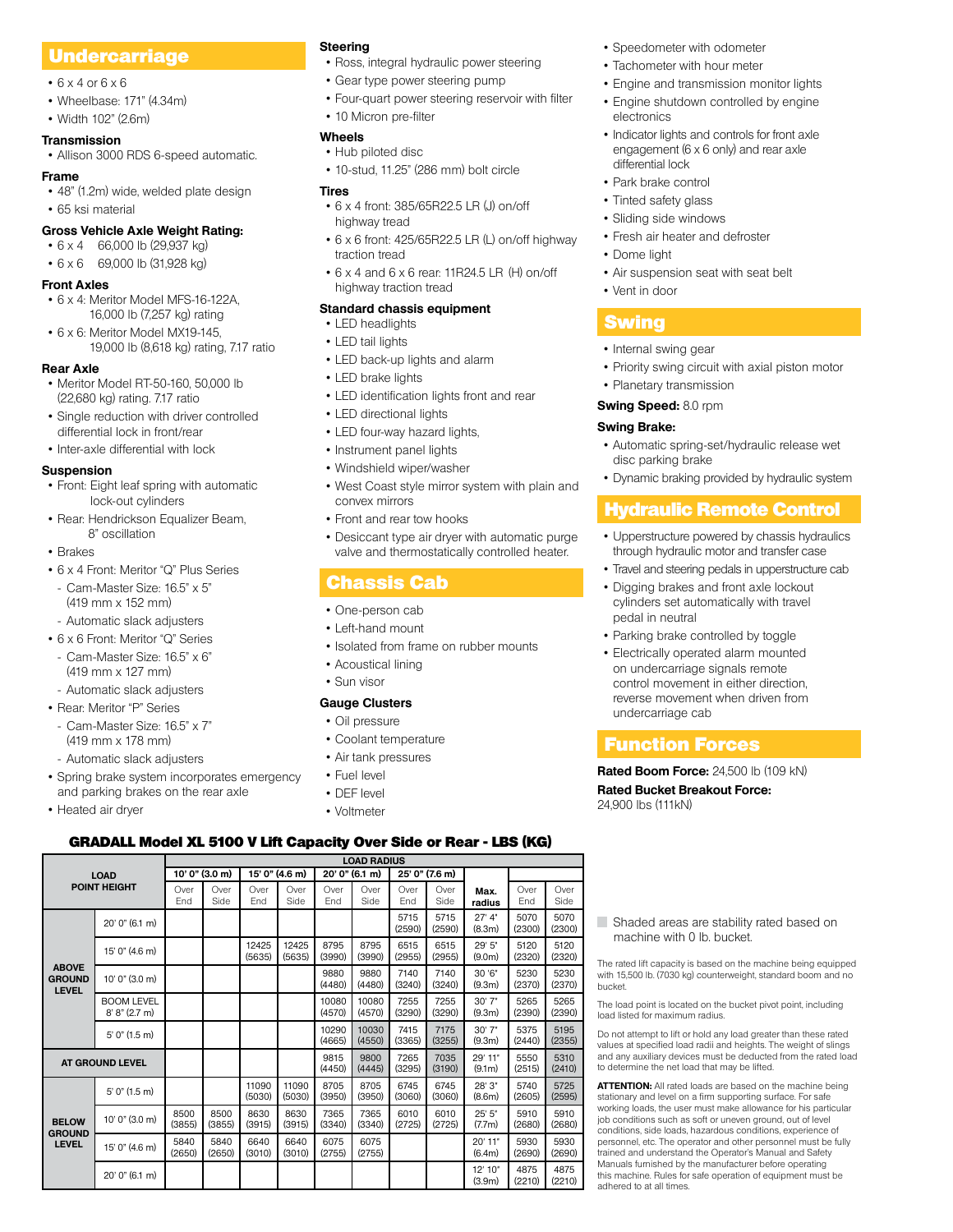

# **Dimensions**

|                | 6x4                                | 6x6                          |                                                                                |           | 6x4                             | 6x6                  |                                                                     |
|----------------|------------------------------------|------------------------------|--------------------------------------------------------------------------------|-----------|---------------------------------|----------------------|---------------------------------------------------------------------|
| A              | 30' 5" (9.3m)                      | 30' 5" (9.3m)                | Overall length (boom in rack) w/ bucket                                        |           | $AG$ 14' 6" (4.4m)              | 14' 6" (4.4m)        | Minimum level cut radius with bucket flat                           |
| A1             | 25' 6" (7.8m)                      | 25' 6" (7.8m)                | Overall length (boom in rack) w/o bucket                                       |           |                                 |                      | on groundline                                                       |
| в              | $11'$ 9" (3.6m)                    | 12' 0" (3.7m)                | Overall height (boom in rack) w/ bucket                                        |           | <b>AH</b> 10' 8" (3.3m)         | 10' 5" (3.2m)        | Minimum radius at groundline                                        |
| B1             | 11' 2" (3.4m)                      | 11'5'' (3.5m)                | Overall height (boom in rack) w/o bucket                                       | AK        | 6'7''(2m)                       | $6'$ 11" (2.1m)      | Boom pivot to groundline                                            |
| C1             | 8'6''(2.6m)                        | 8' 6" (2.6m)                 | Width of upperstructure                                                        |           | AL 23" (584mm)                  | 23" (584mm)          | Boom pivot to axis of rotation                                      |
| C <sub>3</sub> | 8'6''(2.6m)                        | $8'$ 6" (2.6m)               | Width of undercarriage                                                         | <b>AP</b> | 46" (511mm)                     | 46" (511mm)          | Bucket tooth radius                                                 |
| D              | 3" (76mm)                          | 3" (76mm)                    | Minimum clearance, upperstructure to<br>undercarriage                          | AQ        | 30° Up &<br>75° Down            | 30° Up &<br>75° Down | Boom pivot angle                                                    |
| Е              | 8'6'' (2.6m)                       | $8'$ 6" (2.6m)               | Swing clearance, rear of upperstructure                                        | AS        | $165^\circ$                     | $165^\circ$          | Bucket pivot angle                                                  |
| F<br>G         | 10' 10" (3.3m)<br>52" (1.3m)       | 11' 1'' (3.4m)<br>56" (1.4m) | Top of cab to ground line<br>Clearance upperstructure to groundline            |           | <b>AU</b> 28' 8" (8.7m)         | 28' 8" (8.7m)        | Maximum telescoping boom length<br>(boom pivot to bucket pivot)     |
| н              | 44" (1.1m)                         | 48" (1.2m)                   | Top of wheel mounted under carriage<br>frame to groundline                     |           | <b>AV</b> $14' 8'' (4.5m)$      | 14' 8" (4.5m)        | Minimum telescoping boom length<br>(boom pivot to bucket pivot)     |
| L              | 24' 2" (7.4m)                      | 24' 2" (7.4m)                | Overall length of undercarriage                                                |           | <b>AW</b> 14' 0" (4.3m)         | 14' 0" (4.3m)        | Telescoping boom travel                                             |
| N              | 10" (254mm)                        | 10" (254mm)                  | Ground clearance (per SAE J1234)                                               | AX        | $110^\circ$                     | $110^\circ$          | Bucket tilt angle (both sides of center)                            |
| P              | 22" (564mm)                        | 22" (564mm)                  | Center of rear tandem to axis of rotation                                      |           | <b>BA</b> 34' 5" (10.5m)        | 34' 5" (10.5m)       | Maximum radius of working equipment                                 |
| Q              | 52" (1.3m)                         | 52" (1.3m)                   | Distance between centers of tandem                                             |           | <b>BB</b> 26' 1" (8.0m)         | 26' 5" (8.0m)        | Maximum height of working equipment                                 |
|                |                                    |                              | axles                                                                          |           | <b>BC</b> $24'3'' (7.4m)$       | 24' 6" (7.5m)        | Maximum bucket tooth height                                         |
| R              | 14' 3" (4.3m)                      | 14' 3" (4.3m)                | Wheelbase                                                                      |           | <b>BD</b> 18' 11" (5.8m)        | 19' 2" (5.9m)        | Minimum clearance of bucket teeth, with                             |
| s              | $5'$ 4" (1.6m)                     | $5'$ 4" (1.6m)               | Center of rear axle to rear of frame (step)                                    |           |                                 |                      | bucket pivot at maximum height                                      |
| V1             | 6'7'' (2.0m)                       | 6'7'' (2.0m)                 | Tread, rear axles (285/75R24.5 tires)                                          |           | <b>BE</b> 12' 4" (3.8m)         | 12' 7" (3.8m)        | Minimum clearance of fully curled<br>bucket at maximum boom height  |
| V <sub>2</sub> | $7'$ 0" (2.1m)                     | $7'$ 0" (2.1m)               | Tread, front axle (385/65R22.5 tires)                                          |           | <b>BF</b> $11'$ $11''$ $(3.6m)$ | 12' 2" (3.7m)        | Minimum clearance of bucket teeth                                   |
|                | AA 33' 9" (10.3m)                  | 33' 8" (10.3m)               | Maximum radius at groundline (165°                                             |           |                                 |                      | atmaximum boom height                                               |
|                | $AB$ 24' 5" (7.4m)                 | 24' 1" (7.3m)                | pivot)<br>Maximum digging depth                                                |           | <b>BG</b> $15'$ 0" $(4.6m)$     | 15' 3" (4.7m)        | Maximum height of working equipment<br>with bucket below groundline |
| AD             | $AC$ 22' 8" (6.9m)<br>8' 7" (2.6m) | 22' 4" (6.8m)<br>8'7''(2.6m) | Maximum depth for 8' level cut<br>Minimum radius of 8' level cut at depth "AC" |           | <b>BH</b> 29' 3" (8.9m)         | 29' 3" (8.9m)        | Radius of bucket teeth at maximum<br>height                         |
| AF.            | 3' 10" (1.2m)                      | 3' 6'' (1.1m)                | Maximum depth of vertical wall which<br>can be excavated                       |           | <b>BJ</b> 22' 8" (6.9m)         | 22' 8" (6.9m)        | Minimum radius of bucket teeth at<br>maximum bucket pivot height    |